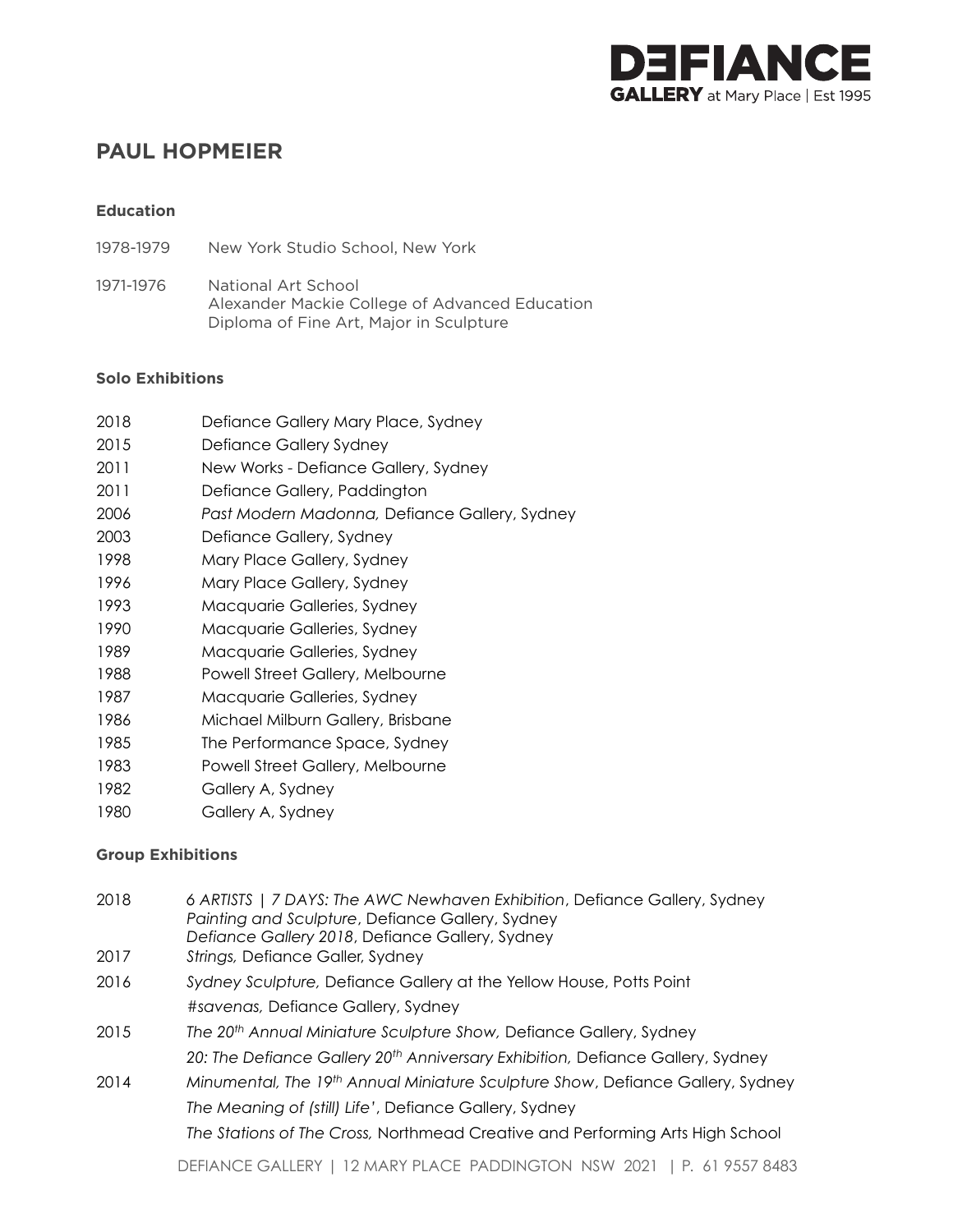|      | Sculpture – Off the Wall, Defiance Gallery, Sydney                                                               |
|------|------------------------------------------------------------------------------------------------------------------|
|      | Sculpture City, S.H. Ervin Gallery, Sydney                                                                       |
| 2013 | Maximus Minimus, The 18 <sup>th</sup> Annual Miniature Sculpture Show, Defiance Gallery, Sydney                  |
|      | The Collectors Sale, Defiance Gallery, Sydney                                                                    |
|      | Please Be Seated, Defiance Gallery                                                                               |
| 2012 | Defiance Sculpture Park at The Gate Gallery, Wollombi                                                            |
|      | Tiny Titans and Miniliths: The 17 <sup>th</sup> Annual Miniature Sculpture Show, Defiance Gallery                |
| 2011 | The 16th Annual Miniature Sculpture Show, Defiance Gallery, Sydney                                               |
|      | 5 Easy Pieces, Defiance Gallery, Sydney                                                                          |
|      | Abstraction, Drill Hall Gallery, Canberra                                                                        |
| 2010 | The 15th Annual Miniature Sculpture Show, Defiance Gallery, Sydney                                               |
|      | Sculpture 2010, Defiance Gallery, Sydney                                                                         |
|      | Set in Stone, The National Art School Gallery                                                                    |
| 2009 | You Little Beauty!: The 14 <sup>th</sup> Miniature Sculpture Show, Defiance Gallery, Sydney                      |
|      | Sculpture 2009, Defiance Gallery, Sydney                                                                         |
| 2008 | Sculpture 2008, Defiance Gallery, Sydney                                                                         |
| 2007 | Sculpture 2007, Defiance Gallery, Sydney                                                                         |
| 2006 | 'Thirteen Sculptors - Two Views' Chase Gallery, Sydney                                                           |
| 2005 | 'The 10 <sup>th</sup> Annual Miniature Sculpture Show' Defiance Gallery, Sydney                                  |
|      | The Art OMI Australia Retrospective, National Art School, Sydney                                                 |
|      | Sculpture Survey 2005, Gomboc Gallery Sculpture Park, WA                                                         |
| 2004 | Sculpture 2004 - Shown throughout 23 Sydney Galleries<br>S2004 with Defiance, Defiance Gallery, Sydney           |
|      | Campbelltown City Bicentennial Art Gallery                                                                       |
|      | Defiance Gallery at the Seymour Theatre, Seymour Centre, Sydney                                                  |
| 2003 | Sculpture 2003 - 22 Galleries, Defiance Gallery, Sydney<br>Campbelltown City Bicentennial Art Gallery            |
| 2002 | The Lady Nock Collection - presented by Defiance Gallery, Sydney                                                 |
|      | Selected Works, Defiance Gallery, Sydney<br>Sculpture 2002, Campbelltown City Bicentennial Art Gallery           |
| 2002 | Sculpture 2002 - 12 Galleries, Defiance Gallery, Sydney                                                          |
| 2001 | Revamp, Defiance Gallery, Sydney                                                                                 |
|      | Small Wonders: The annual Miniature Sculpture Show, Defiance Gallery & King St<br>Gallery, Sydney                |
|      | Sculpture by the Sea, Bondi, Sydney                                                                              |
|      | Woollahra Sculpture Prize, Redleaf Council Chambers, Woollahra                                                   |
|      | Sculpture 2001 - 12 Galleries, Defiance Gallery, Sydney<br>Campbelltown City Bicentennial Art Gallery            |
| 2000 | The Importance of Being Small, The Annual Miniature Sculpture Show, Defiance Gallery                             |
|      | & King Street Gallery, Sydney                                                                                    |
|      | Various Views, Defiance Gallery, Sydney<br>Tribal Echo, Campbelltown City Bicentennial Art Gallery, Campbelltown |
|      | Tribal Echo, Oceanic Arts Australia, Paddington, Sydney                                                          |
|      | Sculpture 2000, Access Contemporary Art Gallery, Sydney                                                          |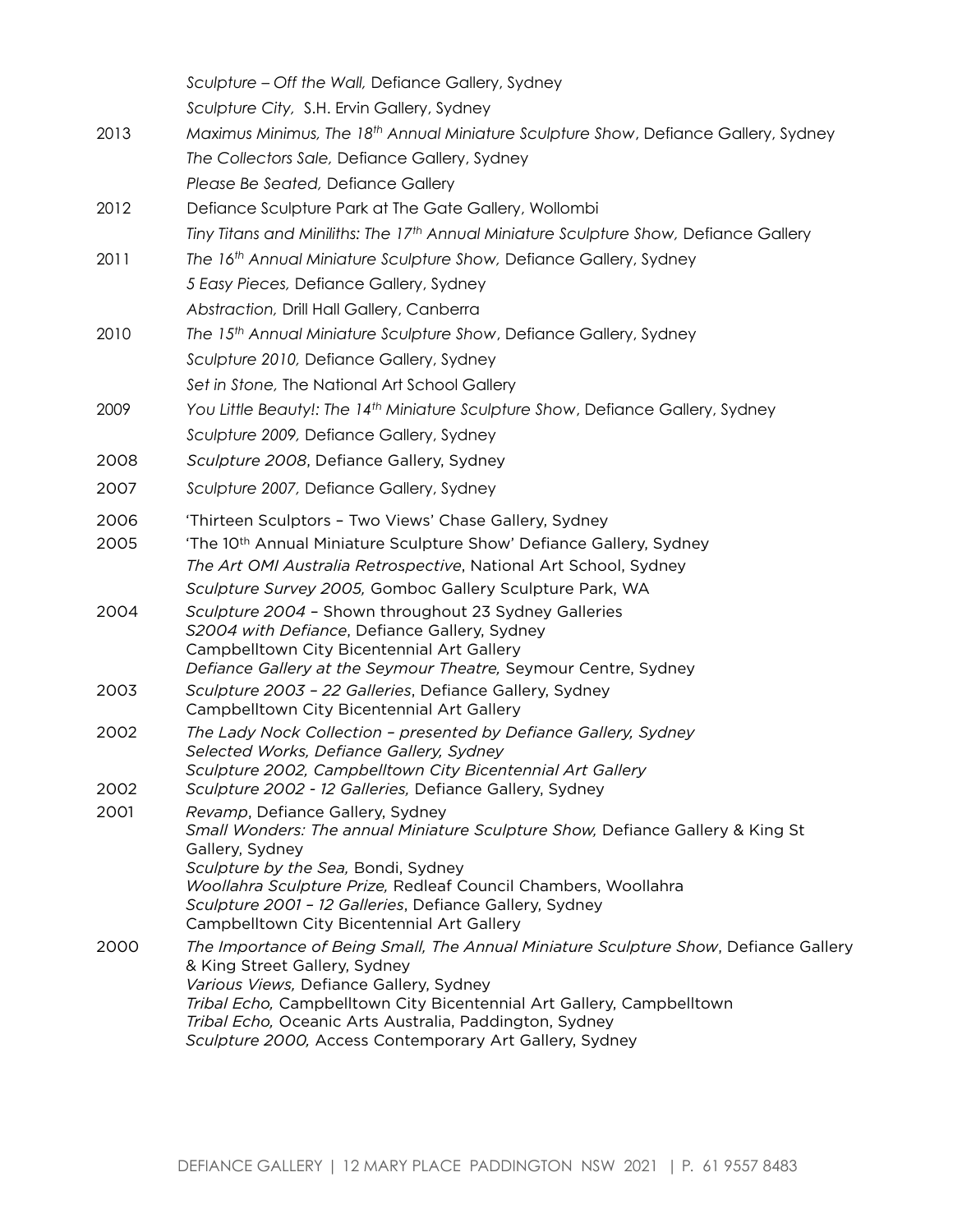| 1999 | Big Thoughts-Small Works, Defiance Gallery, Sydney<br>Still Life Show, Defiance Gallery, Sydney<br>On the Tiles, Sir Herman Black Gallery, University of Sydney                                                                                                                            |
|------|--------------------------------------------------------------------------------------------------------------------------------------------------------------------------------------------------------------------------------------------------------------------------------------------|
|      | Five Easy Pieces, Defiance Gallery, Sydney                                                                                                                                                                                                                                                 |
|      | Silver- 25th Anniversary Exhibition College of Fine Arts - Past Faculty Ivan Dougherty<br>Gallery and Studio Block, College of Fine Arts, University of NSW, Sydney                                                                                                                        |
| 1998 | Rossmore Steel, Casula Powerhouse Arts Center, Sydney<br>Pas D'Accrochage en Publique, Cell Block, National Art School, Sydney<br>Outside In, Sir Herman Black Gallery, Sydney University<br>The Defiant 6", Defiance Gallery, Sydney<br>Figure in the Landscape, Defiance Gallery, Sydney |
| 1997 | Biggest Little Sculpture Show In Town, Defiance Gallery, Sydney<br>It's A Box II, Defiance Gallery, Sydney                                                                                                                                                                                 |
| 1996 | Size Is Not Important, Defiance Gallery, Sydney<br>A Box by Any Other Name, Defiance Gallery, Sydney                                                                                                                                                                                       |
| 1994 | Australian Contemporary Art Fair, Melbourne                                                                                                                                                                                                                                                |
| 1993 | New York Studio School, Sydney, Orange, Tamworth                                                                                                                                                                                                                                           |
| 1991 | Graeme Sturgeon Memorial Exhibition, Macquarie Galleries, Sydney                                                                                                                                                                                                                           |
| 1990 | Australian Commercial Art Fair, Exhibition Hall, Melbourne<br>Sculptors at the Table, Sydney                                                                                                                                                                                               |
| 1986 | The Canberra School of Art Gallery, Canberra<br>Michael Milburn Gallery, Brisbane                                                                                                                                                                                                          |
| 1985 | 9 <sup>th</sup> Mildura Sculpture Triennial, Mildura                                                                                                                                                                                                                                       |
| 1984 | Sculpture Now, Performance Space, Sydney<br>2 <sup>nd</sup> Australian Sculpture Triennial, Melbourne                                                                                                                                                                                      |
| 1982 | Objects, Lewers Bequest & Penrith Regional Gallery, Sydney<br>8 <sup>th</sup> Mildura Sculpture Triennial, Mildura                                                                                                                                                                         |
| 1981 | Continuum, Ivan Dougherty Gallery, Sydney                                                                                                                                                                                                                                                  |
| 1979 | East Sydney Technical College Survey Show, Sydney<br>New York Studio School Sculpture Show, New York                                                                                                                                                                                       |
| 1978 | New York Studio School Sculpture Show, New York                                                                                                                                                                                                                                            |
| 1977 | Kinneal Park Group Show, Sydney                                                                                                                                                                                                                                                            |
|      |                                                                                                                                                                                                                                                                                            |

### **Collections and Commissions**

Heide Museum of Art, Melbourne Macquarie University Sculpture Collection Campbelltown City Bicentennial Art Gallery, Campbelltown, NSW Australian National University Collection, Canberra Colac Sculpture Park Lewers Bequest & Penrith Regional Gallery, Penrith Mildura City Art Collection, Mildura National Gallery of Victoria, Melbourne NCDC Tuggeranong, Canberra University of Technology, Sydney Private Collections